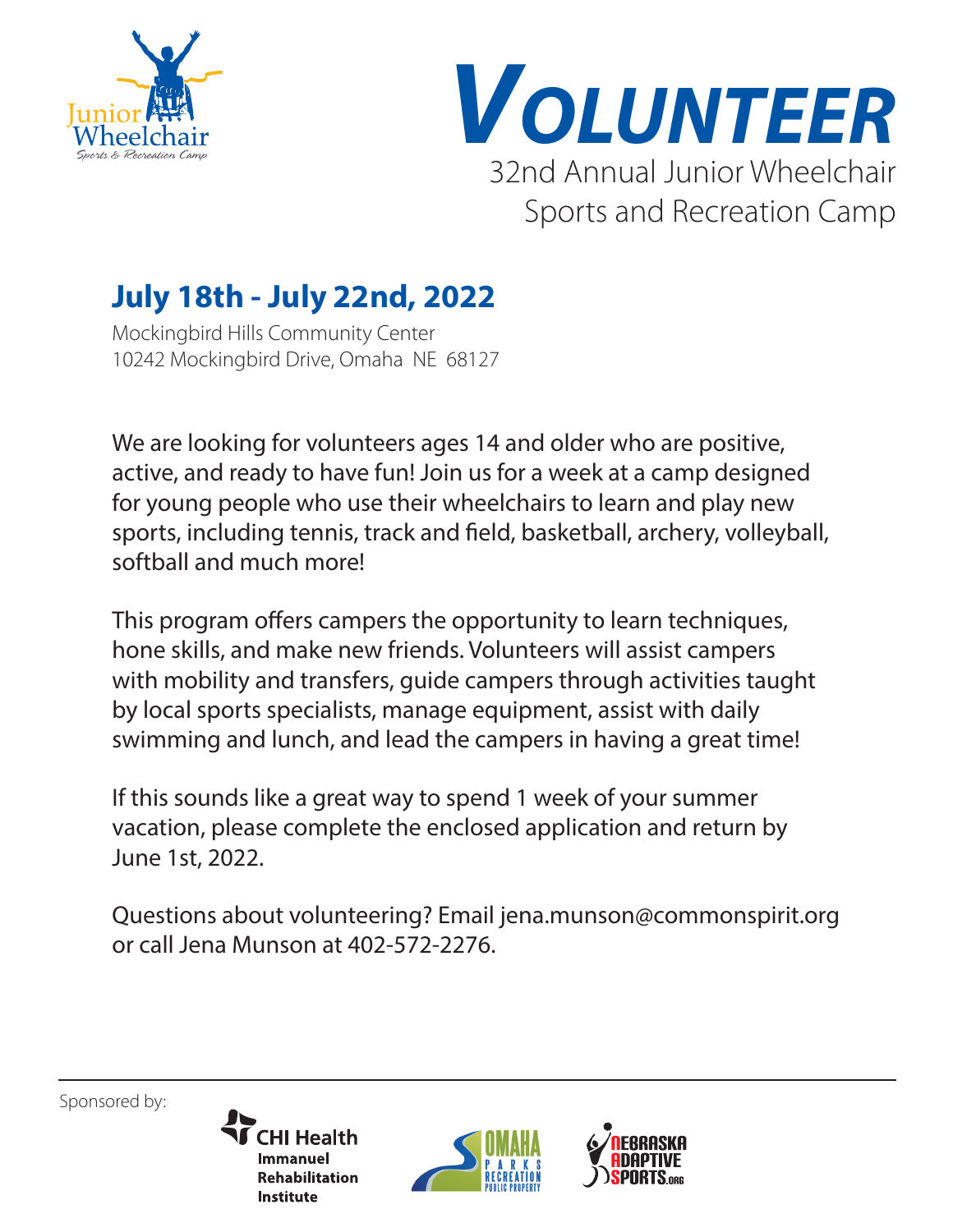

# Junior Wheelchair Sports and Recreation Camp

### Volunteer Form

#### **Please complete and return by June 1st, 2022**

*One form per person; duplicate as needed.*

|  |  | Phone ______________________ |  |
|--|--|------------------------------|--|
|  |  |                              |  |
|  |  |                              |  |

#### **Volunteer Commitments are full days: 8:30 am - 3:30 pm**

*Meals are provided. Camp t-shirt is provided (to volunteers who commit to 2 or more days). Swimmers should have their own swim suit and towels.*

| Monday, July 18th   | Tuesday, July 19th             | Wednesday, July 20th |
|---------------------|--------------------------------|----------------------|
| Thursday, July21st_ | Friday, July 22nd (Family Day) |                      |

| Are you able to swim as part of your volunteer commitment (Tuesday-Thursday pm)? Yes_____ No_____ |  |  |  |
|---------------------------------------------------------------------------------------------------|--|--|--|
|---------------------------------------------------------------------------------------------------|--|--|--|

How did you hear about camp?

#### **Volunteer Availability is Limited. NO drop-ins please**

*Please return volunteer form by June 1st, 2022*

Mail to: CHI Health Immanuel Rehab Institute c/o Jena Munson 6901 N 72nd Street Omaha, NE 68122 402-572-2276

Email to: Jena Munson at jena.munson@commonspirit.org

Sponsored by: